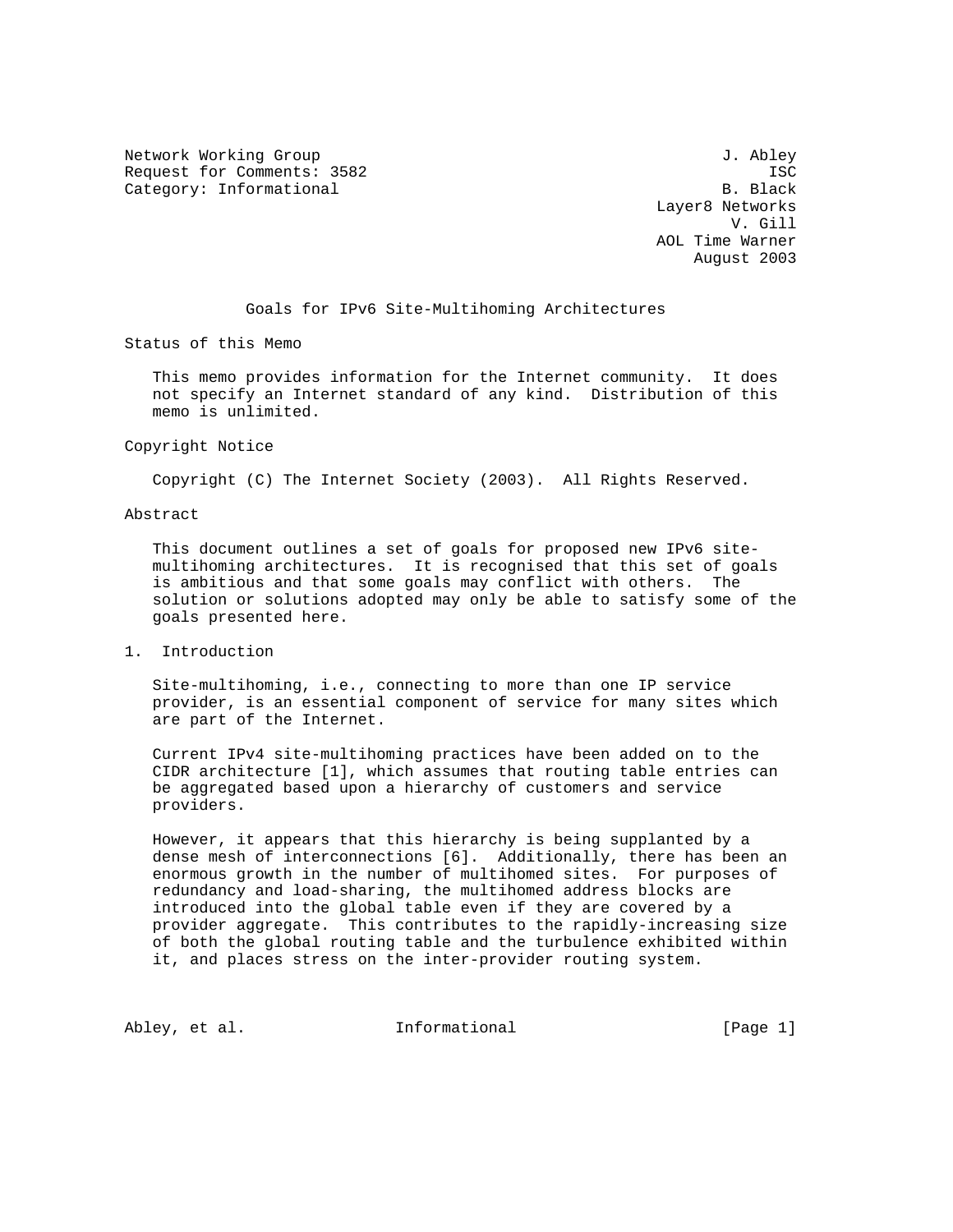Continued growth of both the Internet and the practice of site multihoming will seriously exacerbate this stress. The site multihoming architecture for IPv6 should allow the routing system to scale more pleasantly.

## 2. Terminology

 A "site" is an entity autonomously operating a network using IP, and in particular, determining the addressing plan and routing policy for that network. This definition is intended to be equivalent to "enterprise" as defined in [2].

 A "transit provider" operates a site that directly provides connectivity to the Internet to one or more external sites. The connectivity provided extends beyond the transit provider's own site. A transit provider's site is directly connected to the sites for which it provides transit.

 A "multihomed" site is one with more than one transit provider. "Site-multihoming" is the practice of arranging a site to be multihomed.

 The term "re-homing" denotes a transition of a site between two states of connectedness due to a change in the connectivity between the site and its transit providers' sites.

### 3. Multihoming Goals

3.1. Capabilities of IPv4 Multihoming

 The following capabilities of current IPv4 multihoming practices should be supported by an IPv6 multihoming architecture.

### 3.1.1. Redundancy

 By multihoming, a site should be able to insulate itself from certain failure modes within one or more transit providers, as well as failures in the network providing interconnection among one or more transit providers.

 Infrastructural commonalities below the IP layer may result in connectivity which is apparently diverse, sharing single points of failure. For example, two separate DS3 circuits ordered from different suppliers and connecting a site to independent transit providers may share a single conduit from the street into a building; in this case, physical disruption (sometimes referred to as "backhoe-fade") of both circuits may be experienced due to a single incident in the street. The two circuits are said to "share fate".

Abley, et al. 1nformational 1999 [Page 2]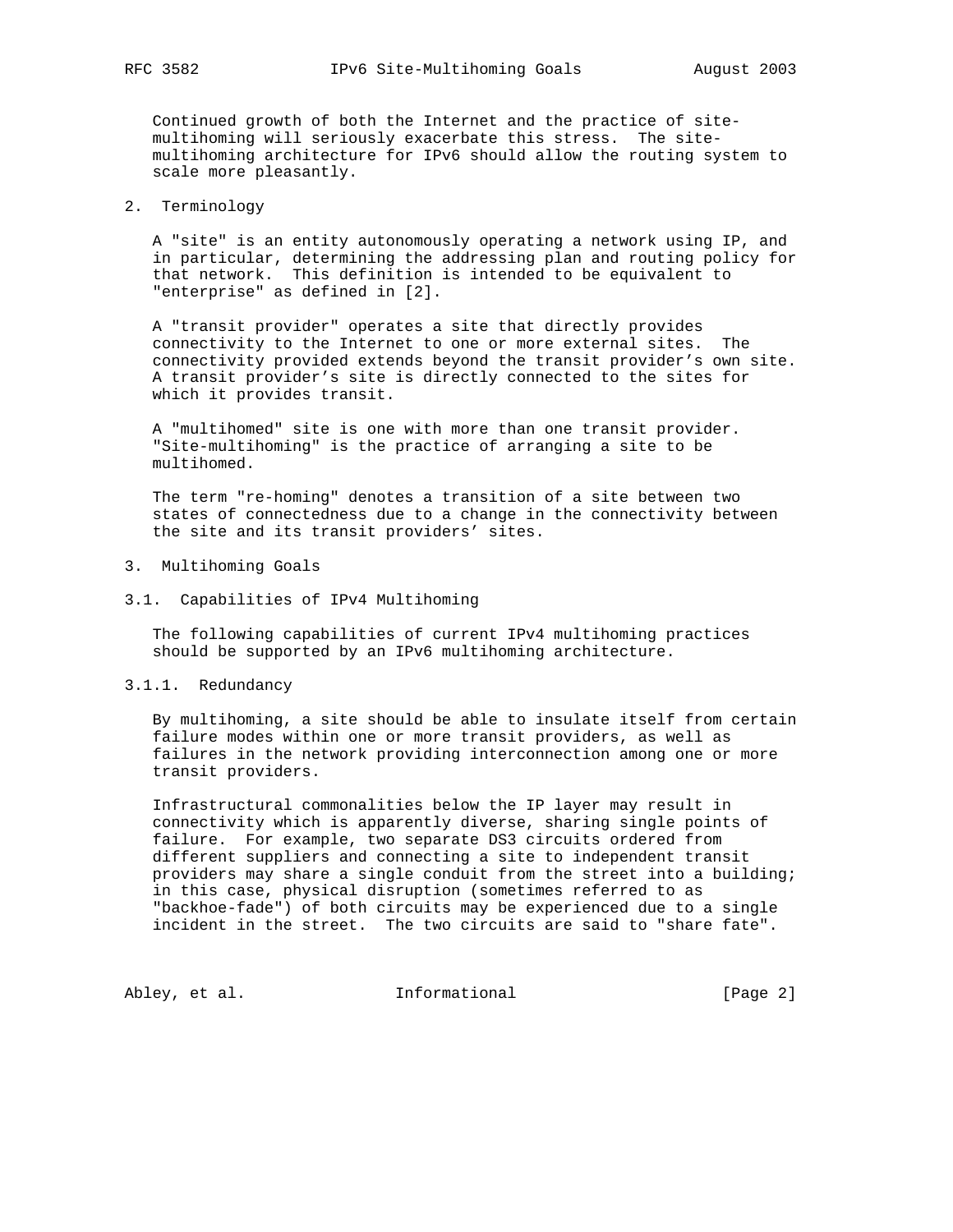The multihoming architecture should accommodate (in the general case, issues of shared fate notwithstanding) continuity of connectivity during the following failures:

- o Physical failure, such as a fiber cut, or router failure,
- o Logical link failure, such as a misbehaving router interface,
- o Routing protocol failure, such as a BGP peer reset,
- o Transit provider failure, such as a backbone-wide IGP failure, and
- o Exchange failure, such as a BGP reset on an inter-provider peering.

# 3.1.2. Load Sharing

 By multihoming, a site should be able to distribute both inbound and outbound traffic between multiple transit providers. This goal is for concurrent use of the multiple transit providers, not just the usage of one provider over one interval of time and another provider over a different interval.

### 3.1.3. Performance

 By multihoming, a site should be able to protect itself from performance difficulties directly between the site's transit providers.

 For example, suppose site E obtains transit from transit providers T1 and T2, and there is long-term congestion between T1 and T2. The multihoming architecture should allow E to ensure that in normal operation, none of its traffic is carried over the congested interconnection T1-T2. The process by which this is achieved should be a manual one.

 A multihomed site should be able to distribute inbound traffic from particular multiple transit providers according to the particular address range within their site which is sourcing or sinking the traffic.

Abley, et al. 1nformational 1999 [Page 3]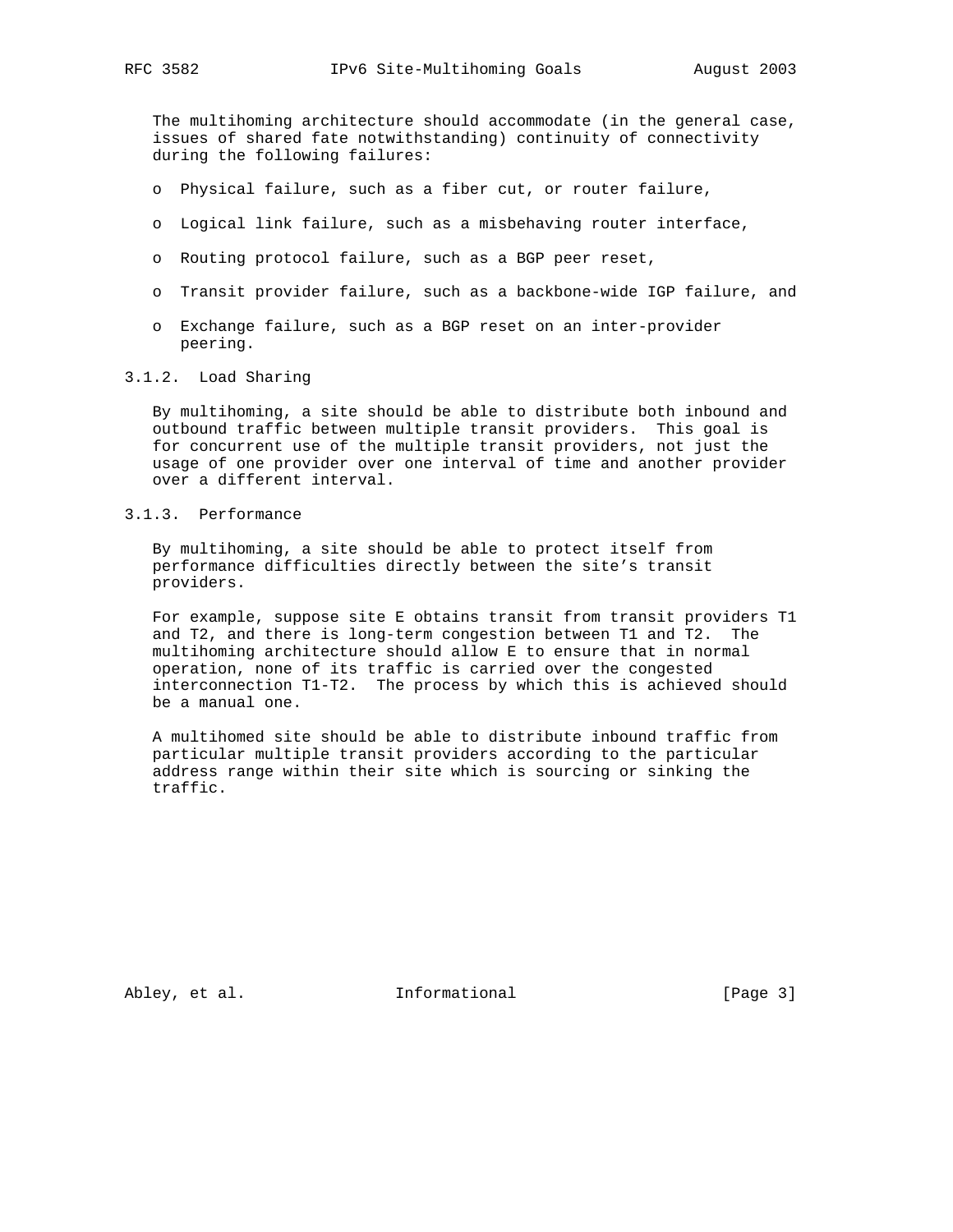# 3.1.4. Policy

 A customer may choose to multihome for a variety of policy reasons beyond technical scope (e.g., cost, acceptable use conditions, etc.) For example, customer C homed to ISP A may wish to shift traffic of a certain class or application, NNTP, for example, to ISP B as matter of policy. A new IPv6 multihoming proposal should provide support for site-multihoming for external policy reasons.

### 3.1.5. Simplicity

 As any proposed multihoming solution must be deployed in real networks with real customers, simplicity is paramount. The current multihoming solution is quite straightforward to deploy and maintain.

 A new IPv6 multihoming solution should not be substantially more complex to deploy and operate (for multihomed sites or for the rest of the Internet) than current IPv4 multihoming practices.

### 3.1.6. Transport-Layer Survivability

 Multihoming solutions should provide re-homing transparency for transport-layer sessions; i.e., exchange of data between devices on the multihomed site and devices elsewhere on the Internet may proceed with no greater interruption than that associated with the transient packet loss during the re-homing event.

 New transport-layer sessions should be able to be created following a re-homing event.

 Transport-layer sessions include those involving transport-layer protocols such as TCP, UDP and SCTP over IP. Applications which communicate over raw IP and other network-layer protocols may also enjoy re-homing transparency.

### 3.1.7. Impact on DNS

 Multi-homing solutions either should be compatible with the observed dynamics of the current DNS system, or the solutions should demonstrate that the modified name resolution system required to support them is readily deployable.

### 3.1.8. Packet Filtering

 Multihoming solutions should not preclude filtering packets with forged or otherwise inappropriate source IP addresses at the administrative boundary of the multihomed site, or at the administrative boundaries of any site in the Internet.

Abley, et al. 1nformational 1999 [Page 4]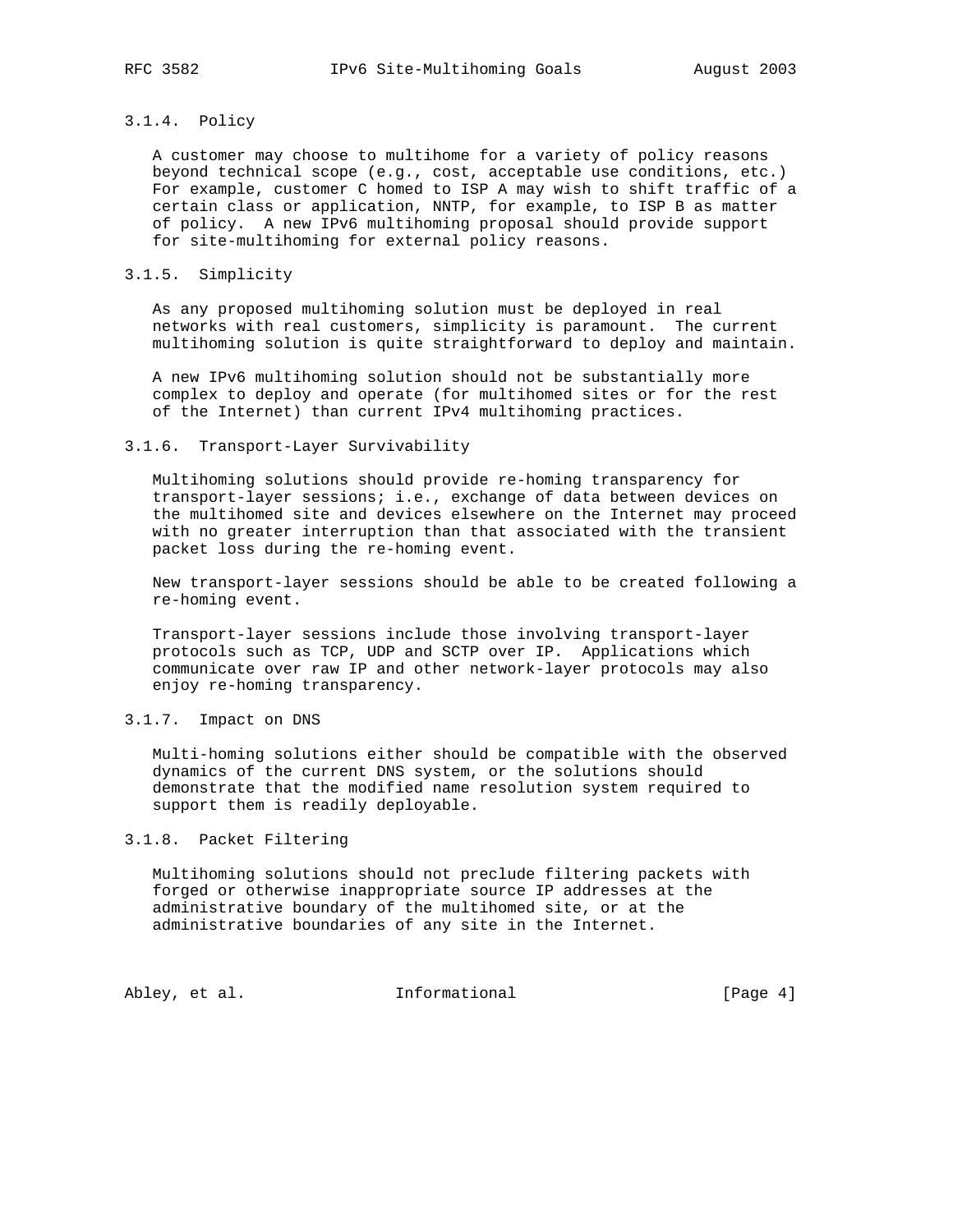### 3.2. Additional Requirements

### 3.2.1. Scalability

 Current IPV4 multihoming practices contribute to the significant growth currently observed in the state held in the global inter provider routing system; this is a concern, both because of the hardware requirements it imposes, and also because of the impact on the stability of the routing system. This issue is discussed in great detail in [6].

 A new IPv6 multihoming architecture should scale to accommodate orders of magnitude more multihomed sites without imposing unreasonable requirements on the routing system.

### 3.2.2. Impact on Routers

 The solutions may require changes to IPv6 router implementations, but these changes should be either minor, or in the form of logically separate functions added to existing functions.

 Such changes should not prevent normal single-homed operation, and routers implementing these changes should be able to interoperate fully with hosts and routers not implementing them.

## 3.2.3. Impact on Hosts

 The solution should not destroy IPv6 connectivity for a legacy host implementing RFC 3513 [3], RFC 2460 [4], RFC 3493 [5], and other basic IPv6 specifications current in April 2003. That is to say, if a host can work in a single-homed site, it should still be able to work in a multihomed site, even if it cannot benefit from site multihoming.

 It would be compatible with this goal for such a host to lose connectivity if a site lost connectivity to one transit provider, despite the fact that other transit provider connections were still operational.

 If the solution requires changes to the host stack, these changes should be either minor, or in the form of logically separate functions added to existing functions.

 If the solution requires changes to the socket API and/or the transport layer, it should be possible to retain the original socket API and transport protocols in parallel, even if they cannot benefit from multihoming.

Abley, et al. 1nformational 1999 [Page 5]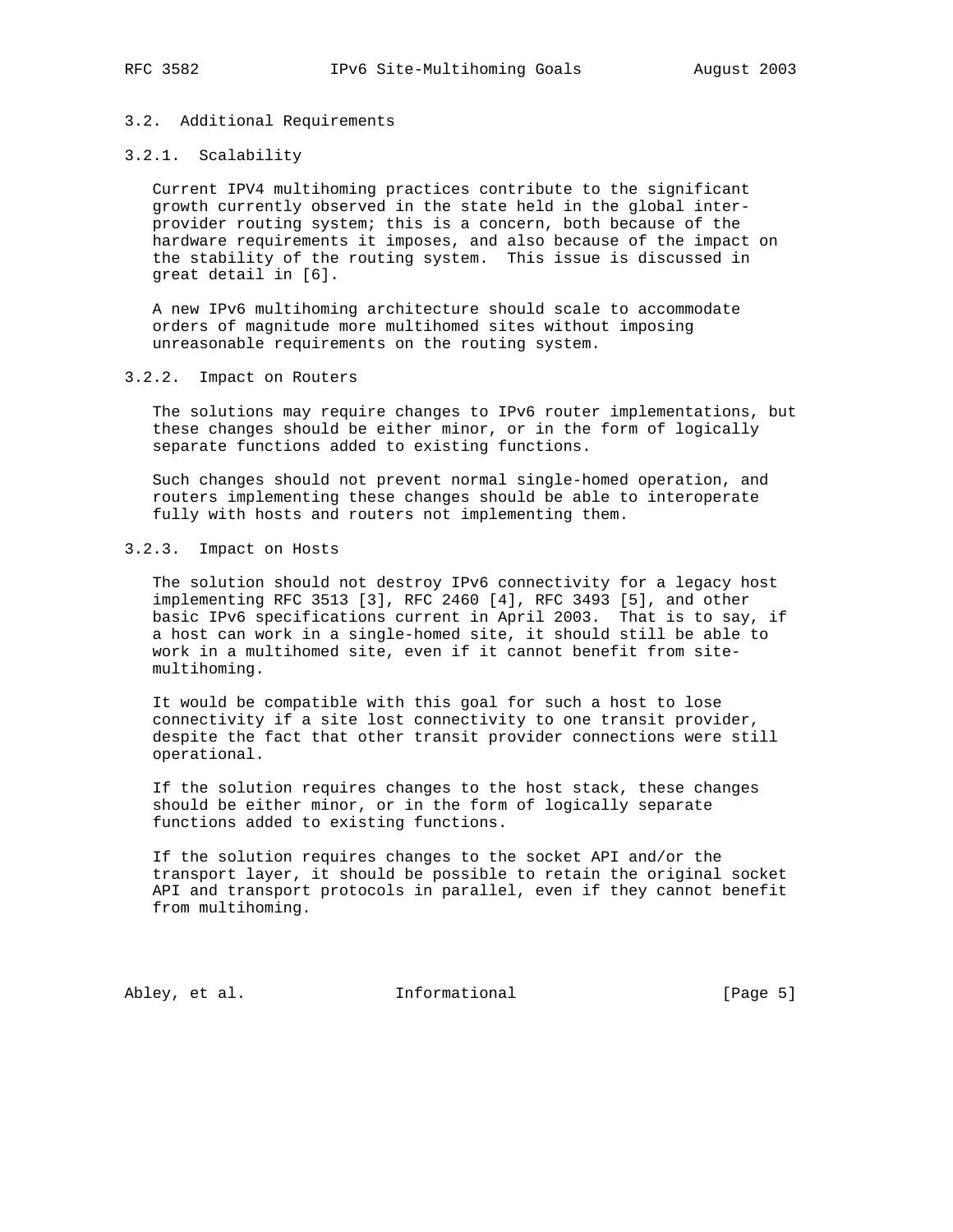The multihoming solution may allow host or application changes if that would enhance transport-layer survivability.

3.2.4. Interaction between Hosts and the Routing System

 The solution may involve interaction between a site's hosts and its routing system; such an interaction should be simple, scalable and securable.

3.2.5. Operations and Management

 It should be possible for staff responsible for the operation of a site to monitor and configure the site's multihoming system.

3.2.6. Cooperation between Transit Providers

 A multihoming strategy may require cooperation between a site and its transit providers, but should not require cooperation (relating specifically to the multihomed site) directly between the transit providers.

 The impact of any inter-site cooperation that might be required to facilitate the multihoming solution should be examined and assessed from the point of view of operational practicality.

3.2.7. Multiple Solutions

 There may be more than one approach to multihoming, provided all approaches are orthogonal (i.e., each approach addresses a distinct segment or category within the site multihoming problem). Multiple solutions will incur a greater management overhead, however, and the adopted solutions should attempt to cover as many multihoming scenarios and goals as possible.

4. Security Considerations

 A multihomed site should not be more vulnerable to security breaches than a traditionally IPv4-multihomed site.

 Any changes to routing practices made to accommodate multihomed sites should not cause non-multihomed sites to become more vulnerable to security breaches.

Abley, et al. 1nformational 1999 [Page 6]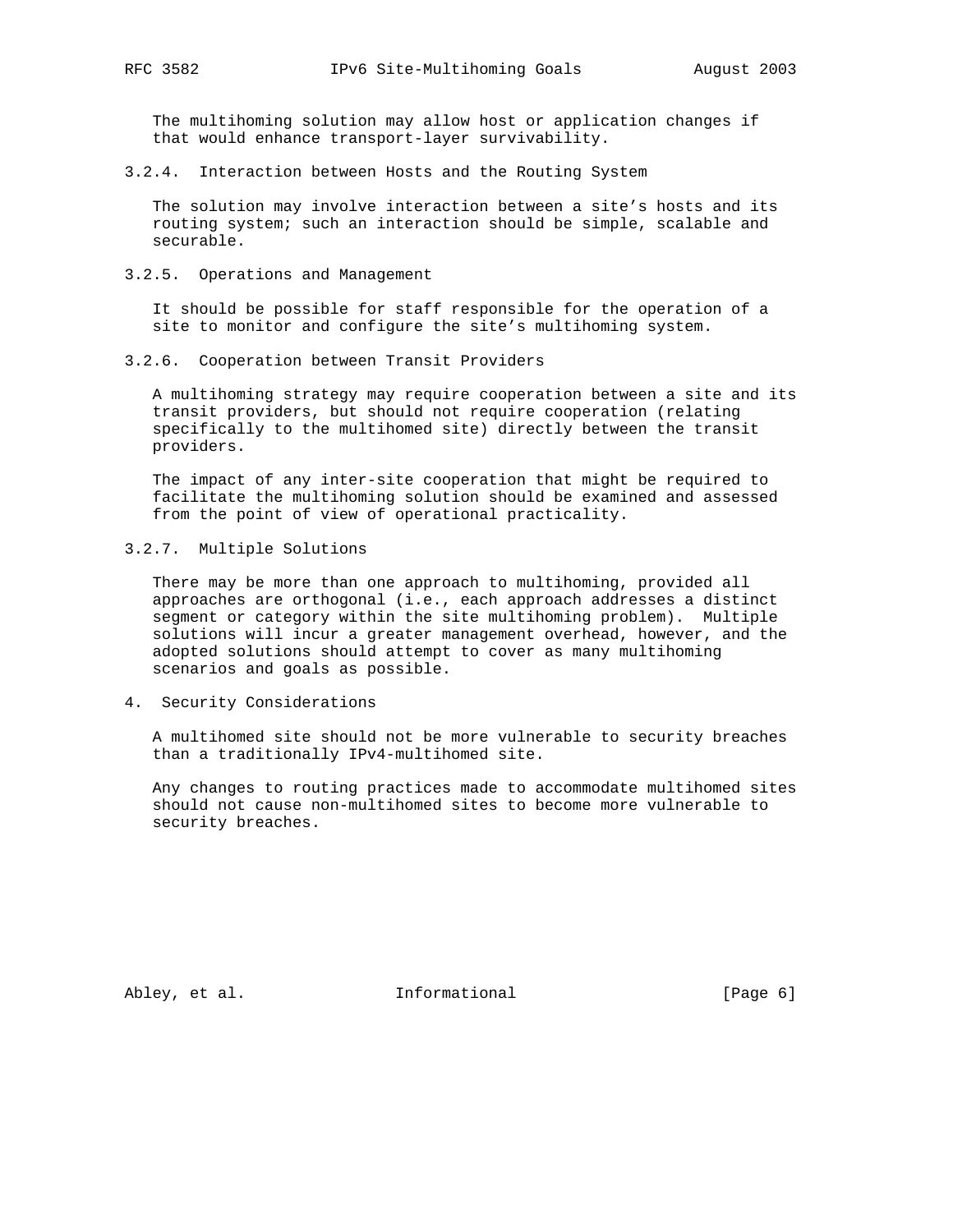### 5. Intellectual Property Statement

 The IETF takes no position regarding the validity or scope of any intellectual property or other rights that might be claimed to pertain to the implementation or use of the technology described in this document or the extent to which any license under such rights might or might not be available; neither does it represent that it has made any effort to identify any such rights. Information on the IETF's procedures with respect to rights in standards-track and standards-related documentation can be found in BCP-11. Copies of claims of rights made available for publication and any assurances of licenses to be made available, or the result of an attempt made to obtain a general license or permission for the use of such proprietary rights by implementors or users of this specification can be obtained from the IETF Secretariat.

 The IETF invites any interested party to bring to its attention any copyrights, patents or patent applications, or other proprietary rights which may cover technology that may be required to practice this standard. Please address the information to the IETF Executive Director.

- 6. Normative References
	- [1] Fuller, V., Li, T., Yu, J. and K. Varadhan, "Classless Inter- Domain Routing (CIDR): an Address Assignment and Aggregation Strategy", RFC 1519, September 1993.
	- [2] Rekhter, Y., Moskowitz, B., Karrenberg, D., de Groot, G. and E. Lear, "Address Allocation for Private Internets", BCP 5, RFC 1918, February 1996.
	- [3] Hinden, R. and S. Deering, "Internet Protocol Version 6 (IPv6) Addressing Architecture", RFC 3513, April 2003.
	- [4] Deering, S. and R. Hinden, "Internet Protocol, Version 6 (IPv6) Specification", RFC 2460, December 1998.
	- [5] Gilligan, R., Thomson, S., Bound, J., McCann, J. and W. Stevens, "Basic Socket Interface Extensions for IPv6", RFC 3493, February 2003.
	- [6] Huston, G., "Commentary on Inter-Domain Routing in the Internet", RFC 3221, December 2001.

Abley, et al. 1nformational 1999 [Page 7]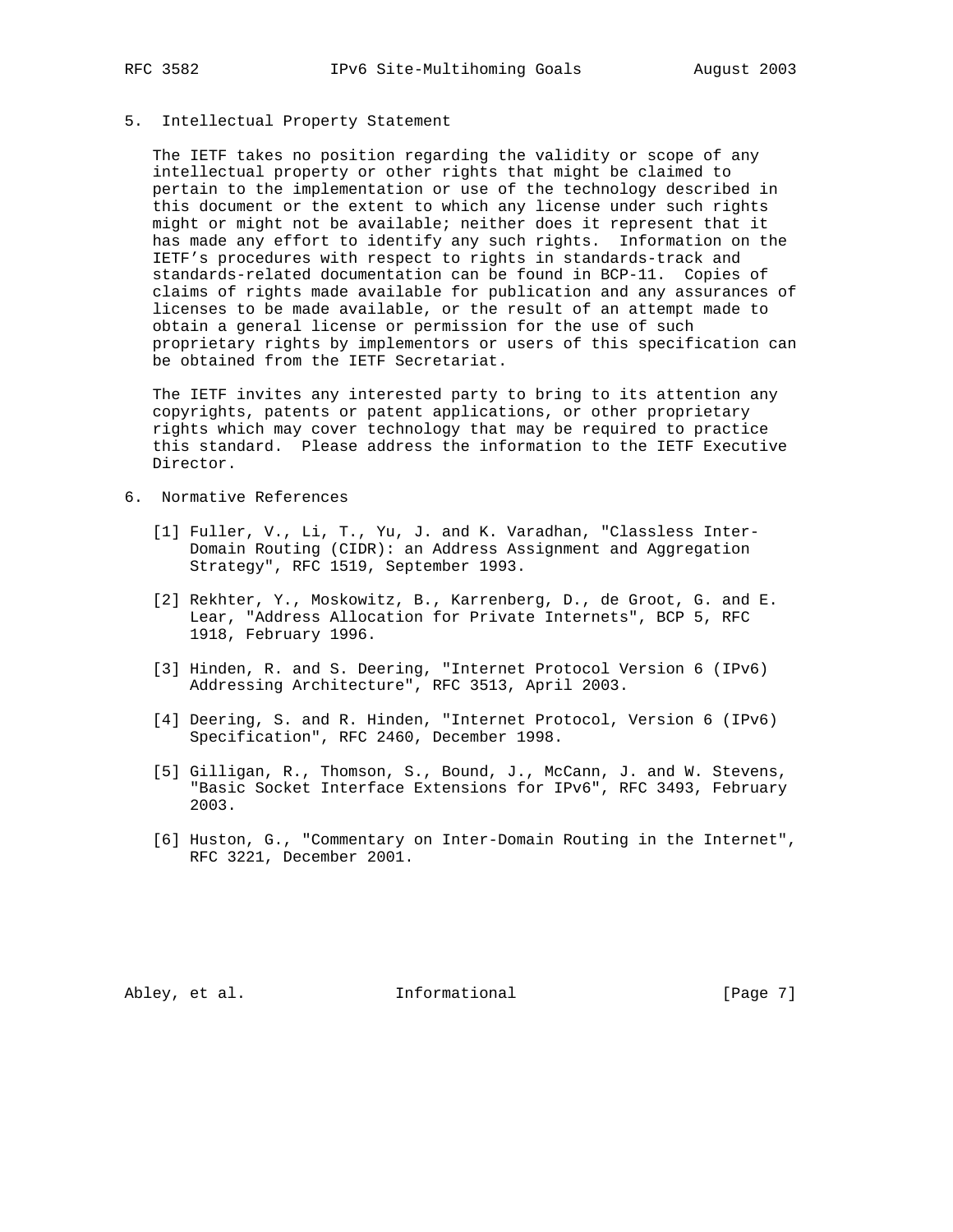# RFC 3582 IPv6 Site-Multihoming Goals August 2003

7. Authors' Addresses

 Joe Abley Internet Software Consortium 950 Charter Street Redwood City, CA 94063 USA

 Phone: +1 650 423 1317 EMail: jabley@isc.org

 Benjamin Black Layer8 Networks

EMail: ben@layer8.net

 Vijay Gill AOL Time Warner

EMail: vijaygill9@aol.com

Abley, et al. 1nformational 1999 [Page 8]